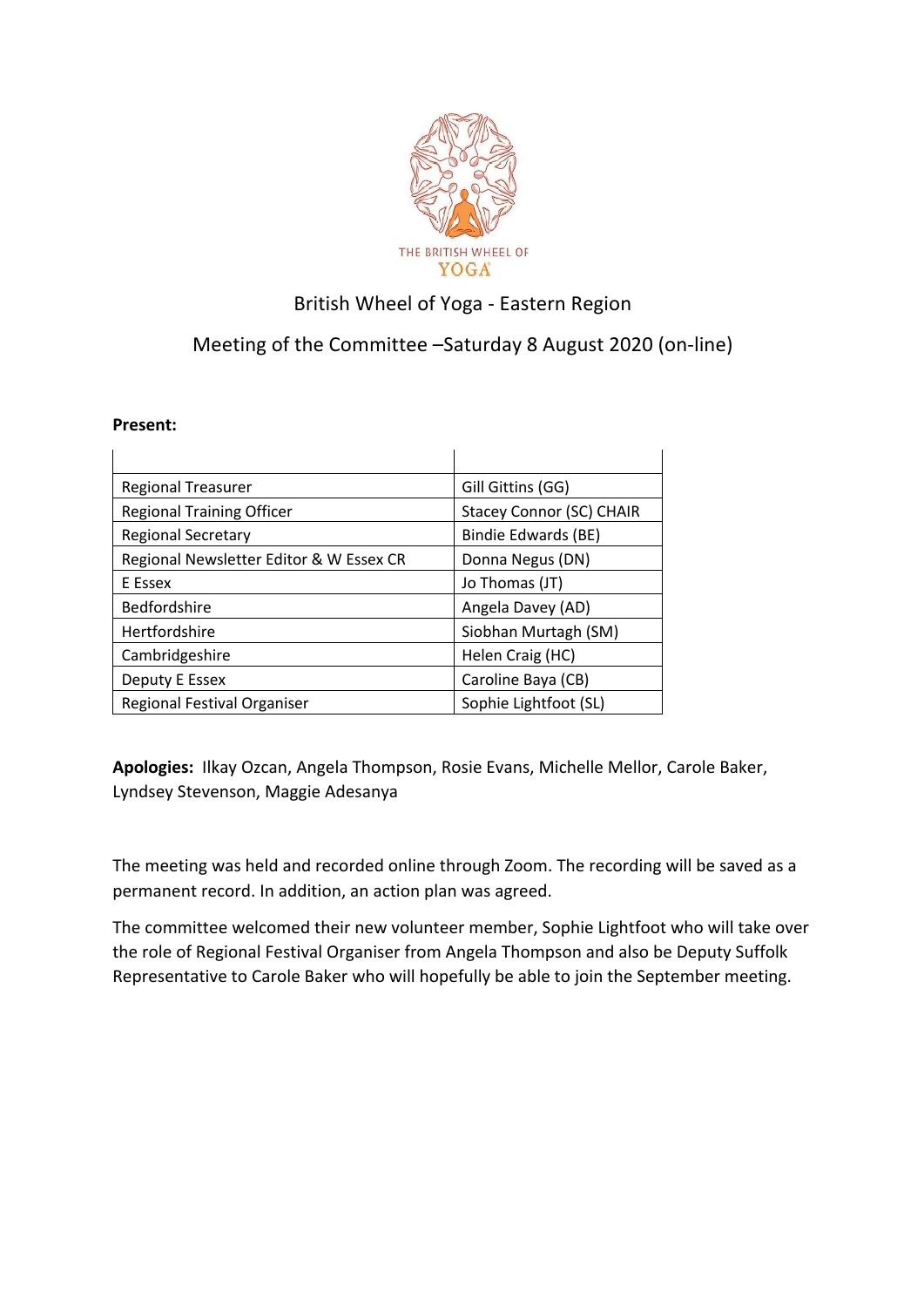| <b>Agenda Item</b><br>/Discussion/Agreed                                                                                                                                   | <b>Action Required</b>                                                                                             | Person(s)<br>Responsible | Completed |  |  |
|----------------------------------------------------------------------------------------------------------------------------------------------------------------------------|--------------------------------------------------------------------------------------------------------------------|--------------------------|-----------|--|--|
| <b>Ideas and Suggestions for 2021</b>                                                                                                                                      |                                                                                                                    |                          |           |  |  |
| Stacey led the committee<br>through the ideas that she had<br>received from County Reps.                                                                                   |                                                                                                                    |                          |           |  |  |
| <b>First Aid Days</b><br>Stacey has contacted HO for<br>guidance on First Aid certificates<br>that expire while no courses can<br>be run. Waiting for response.            | Contact HO for<br>confirmation that<br>insurance not invalidated<br>if refresher overdue.                          | <b>SC</b>                |           |  |  |
| Angela Davey is in contact with<br>Colin Fordham and will consult<br>with him.                                                                                             | Angela to email Colin<br>about whether it might be<br>possible to have a                                           | AD                       |           |  |  |
| Concluded that refresher<br>courses for experienced<br>teachers may be viable online<br>but that for first time First<br>Aiders this would not be<br>possible.             | refresher course on-line<br>and what would need to<br>be done subsequently<br>regarding CPR refresher<br>training. |                          |           |  |  |
| Donna Events                                                                                                                                                               |                                                                                                                    |                          |           |  |  |
| Awaiting Peter Blackaby's<br>contract but he has confirmed<br>he is booked for the date.                                                                                   | Contact Peter Blackaby for<br>contract and subject<br>matter                                                       | <b>DN</b>                |           |  |  |
| Donna's Stephen Braybrook<br>proposal approved by Stacey.                                                                                                                  |                                                                                                                    |                          |           |  |  |
| Jo's Events                                                                                                                                                                |                                                                                                                    |                          |           |  |  |
| Aiming for event every other<br>month but all agreed it may be<br>impossible to ensure no clashing<br>dates as venue and tutor<br>availability may make this<br>difficult. | Jo to contact tutors<br>proposed for her ideas<br>and notify Bindie to<br>update calendar.                         | JT                       |           |  |  |
| Suggestions:<br><b>Students with Trauma (Louise</b><br>Fortunatos) - confirmed.<br>Students with cancer (Kari<br>Knight)<br><b>Teaching Athletes (Hetta</b><br>Coveney)    |                                                                                                                    |                          |           |  |  |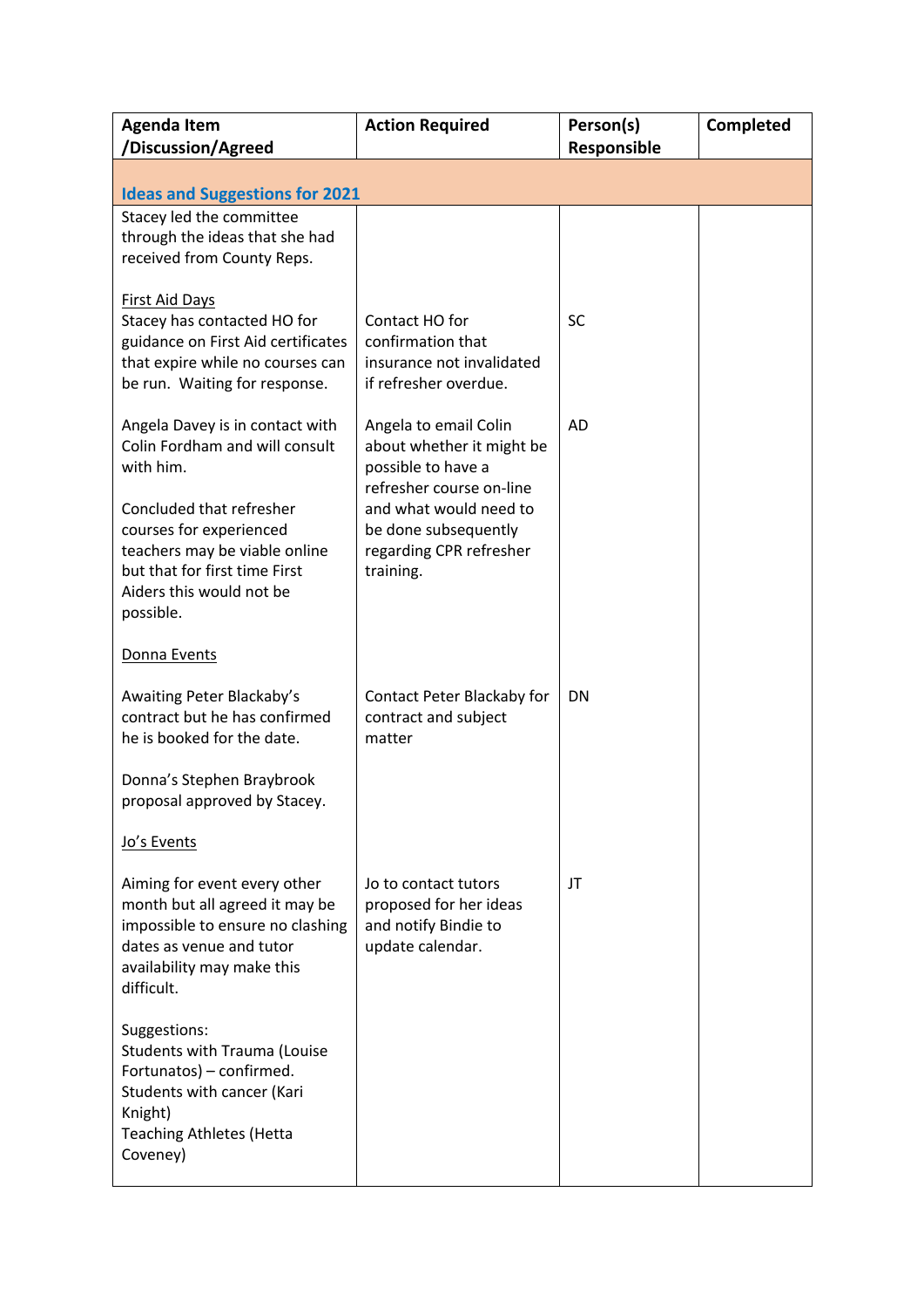| <b>Agenda Item</b><br>/Discussion/Agreed                                                                                                                                                                                                          | <b>Action Required</b>                                                             | Person(s)<br>Responsible | Completed |
|---------------------------------------------------------------------------------------------------------------------------------------------------------------------------------------------------------------------------------------------------|------------------------------------------------------------------------------------|--------------------------|-----------|
| Retreat and meditation open                                                                                                                                                                                                                       |                                                                                    |                          |           |
| day (ideas to come)                                                                                                                                                                                                                               |                                                                                    |                          |           |
| All ideas listed approved by<br>Stacey.                                                                                                                                                                                                           |                                                                                    |                          |           |
| <b>Angela Davey</b>                                                                                                                                                                                                                               |                                                                                    |                          |           |
| WINTER DAY OF YOGA (FOC to<br>BWY members). Online event.<br>Discussion on timing. Suggested<br>only two tutors needed.                                                                                                                           | Sophie to contact Ilkay<br>and get brief as to her<br>ideas and vision.            | <b>SL</b>                |           |
| Committee require input from<br>Ilkay.<br>Donna requires copy for YOGA<br>EAST by 10 September for<br>October issue.                                                                                                                              | Bindie to add subject to<br>next agenda.                                           | BE                       |           |
| Helen Craig offered to teach;<br>pending input from Ilkay.                                                                                                                                                                                        |                                                                                    |                          |           |
| Paul Fox event and Chair Yoga<br>ideas approved.                                                                                                                                                                                                  | Angela to contact Paul Fox<br>and Andy Curtis Payne.                               | AD                       |           |
|                                                                                                                                                                                                                                                   | Angela contact tutor for<br>Chair Yoga.                                            | <b>AD</b>                |           |
| <b>Rosie Evans</b>                                                                                                                                                                                                                                |                                                                                    |                          |           |
| Not able to discuss Rosie's<br>events in her absence. Bindie<br>questioned whether 10 October<br>date was for 2020 as already<br>listed or also for 2021. Gill<br>reported some bookings for the<br>2020 Angela Ashwin event<br>already received. | <b>Bindie to email Rosie</b><br>regarding date clarity for<br>Angela Ashwin event. | <b>BE</b>                |           |
| <b>Siobhan Murtagh</b>                                                                                                                                                                                                                            |                                                                                    |                          |           |
| Siobhan and Gill could not open<br>email with information on<br>Hertfordshire events from<br>Richard.                                                                                                                                             | Bindie to resend as word<br>document to whole<br>committee for<br>information.     | <b>BE</b>                |           |
| <b>Calendar of Events</b>                                                                                                                                                                                                                         |                                                                                    |                          |           |
| Stacey shared screen showing<br>proposed calendar and<br>demonstrated how to sort<br>information.                                                                                                                                                 | Committee members to<br>notify Bindie if changes<br>are required to format.        | <b>ALL</b>               |           |